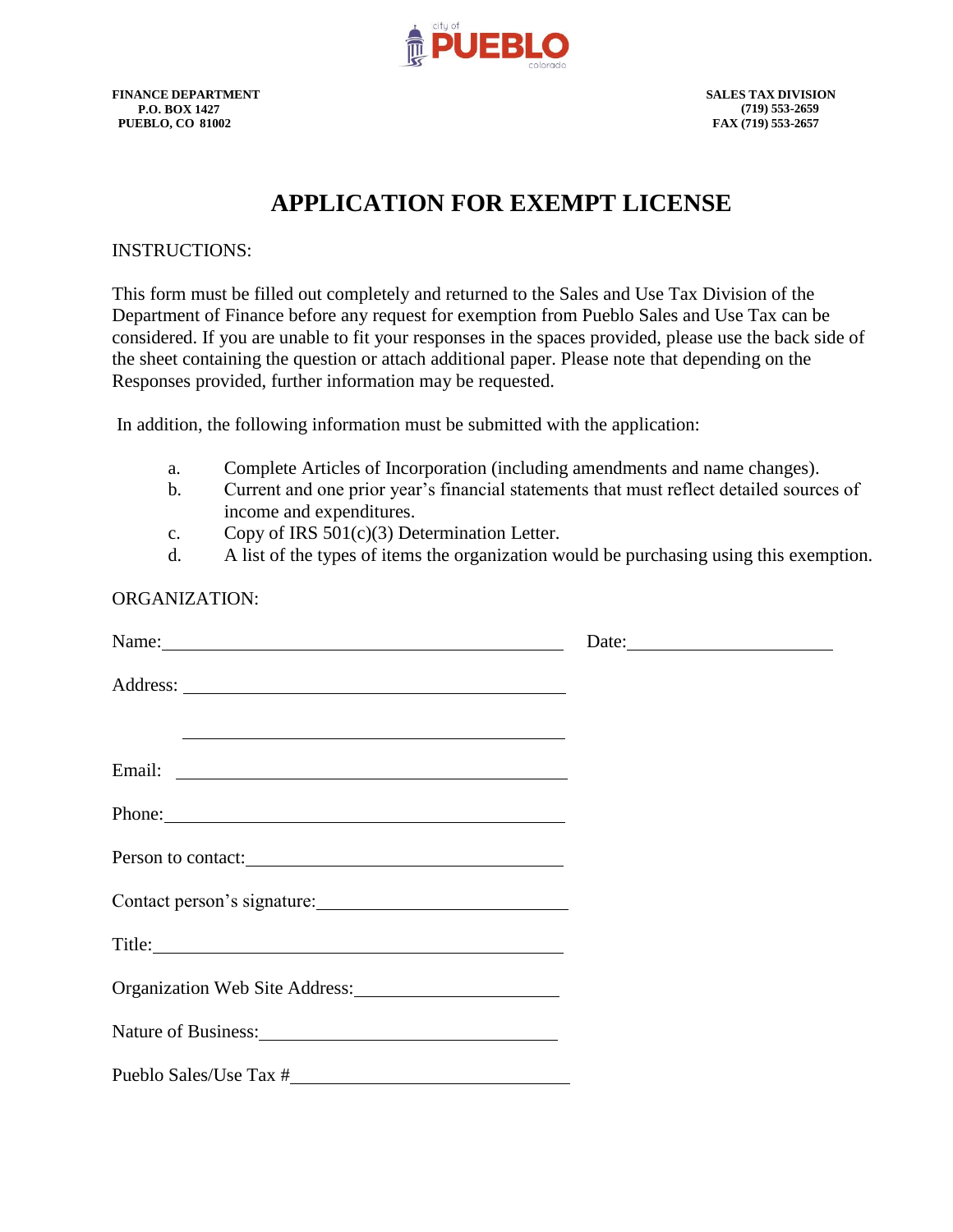### REQUIRED RESPONSES:

- 1. Please identify those activities in which the organization exclusively ministers to the spiritual, physical or mental needs of persons (herein the "Services").
- 2. Are these services provided free? If not, please answer the following:
	- (a) What are the pricing and fee structures for the services provided? Please attach recent advertisements or current brochures, if any, with respect to such services.
	- (b) What provisions are made to assist those who are financially unable to pay the fees or payments, and what percentages of Services are provided to those who are financially unable to pay the fees?
	- (c) What conditions or requirements, if any, must an individual satisfy to receive the services?
	- (d) Identify the salaries of the five highest paid employees or directors of the organization. Please list them by position, salary amounts, and job duties.
- 3. What are the organization's primary sources of funds and approximate percentages from each? (e.g. dues, contributions, grants, fees or payments from Services, etc.)
- 4. Estimated annual savings from City of Pueblo sales and use taxes. (Total value of taxable purchases \$ multiplied by 3.70% equals \$ estimated tax savings.)
- 5. How do the services lessen the burden of government? (If you are a religious organization, you need not answer this question.)
- 6. Are the services provided within the City of Pueblo or for the benefit of the residents of the City of Pueblo? If yes, please identify where within the City of Pueblo the services are provided and/ or how the residents of the City of Pueblo are benefitted.
- 7. Are there any limitations with respect to who is eligible to receive the services? If yes, for each service provided, please identify all limitations.